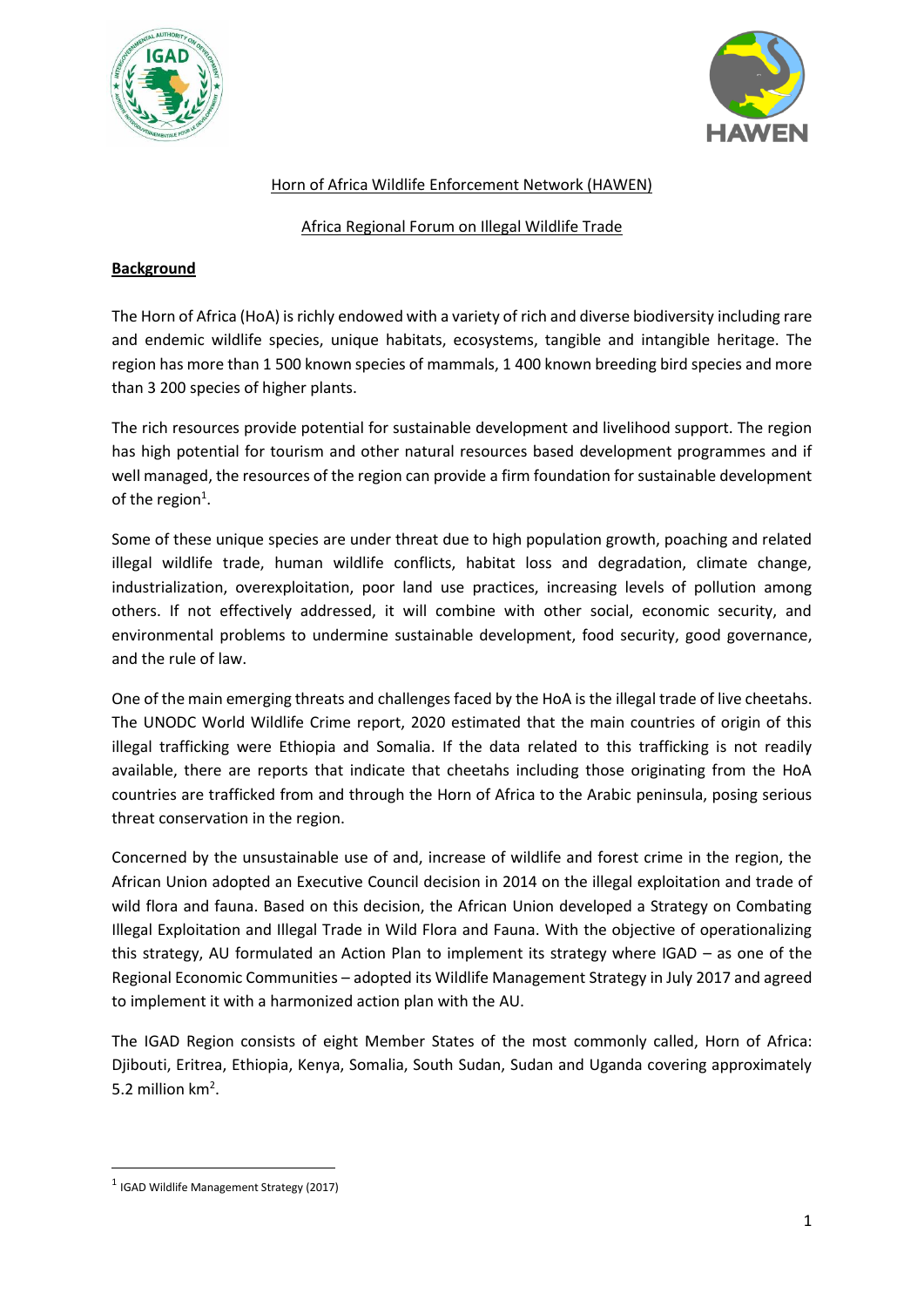



**Horn of Africa Wildlife Enforcement Network (HAWEN)**

Based on these challenges and dynamics in the IGAD region, the Horn of Africa Wildlife Enforcement Network (HAWEN) was formally launched in 2017 with the objective of creating a regional network to strengthen intergovernmental cooperation to prevent and combat wildlife trafficking in the Horn of Africa. The aim of this concept note is to provide HAWEN enough resources to effectively coordinate and facilitate Member States in implementing IGAD's Wildlife Strategy, establish harmonized information sharing, and transboundary collaboration – with the long-term objective of reducing or eliminate wildlife crime and trafficking in the IGAD region.

The HAWEN Secretariat was activated and is sitting at IGAD Headquarters in Djibouti. The Secretariat has started actively engaging in developing its operations and implementing some elements of the HAWEN Action Plan that was approved by the Executive Committee in 2018.

The objective of HAWEN is to facilitate cooperation, governance, and capacity-building in the IGAD region to combat the wildlife and forest crime which would ultimately lead to a reduction in CITESlisted/endangered species trafficked through IGAD Member States and a reduction of threats posed by organized wildlife crime to the security, resources, resilience, and livelihoods of local communities in the HAWEN region.

### **o What are the financing mechanisms of the HAWEN (how does HAWEN facilitate its operations)?**

HAWEN is currently not receiving direct funding from bilateral donors and its activities are mainly supported by partners (International Organisations and CSOs such as the Convention on Migratory Species (CMS), UNODC, the Cheetah Conservation Fund etc). The HAWEN Secretariat has been operationalised by the secondment of an officer from the United Nations Office on Drugs and Crime (UNODC) in March 2021 under the umbrella of the International Consortium on Combating Wildlife Crime (ICCWC) support of activities to HAWEN.

The HAWEN Secretariat and IGAD are currently working on developing several ways of financing mechanisms:

1. Bilateral donors: a concept note was developed and approved by the HAWEN Executive Committee members for further dissemination to potential donors with the objective for HAWEN to obtain direct funding support to fully operationalise the HAWEN Secretariat and implement the HAWEN Action Plan.

2. Self-financing by the HAWEN Member States: HAWEN has requested the IGAD Secretariat to budget for the HAWEN Secretariat in the regular IGAD budget.

#### **o What are the experiences and lessons learned by working with other networks?**

As HAWEN is relatively new and has experienced lack of funding and difficulties to organise activities during the covid-19 pandemic, HAWEN has not yet worked with other networks.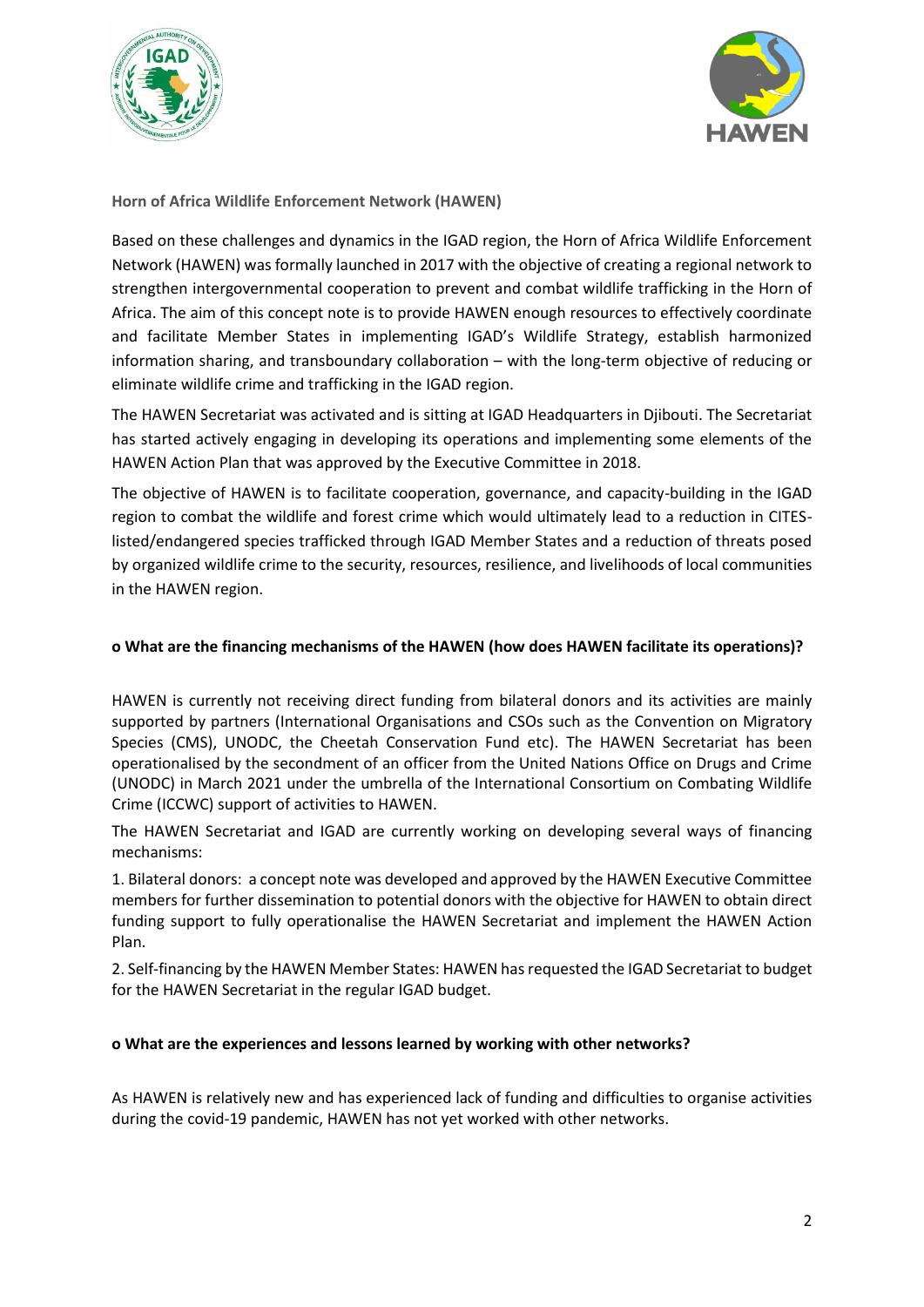



# **o What opportunities for collaboration and coordination with similar networks exist? identify specific areas of synergy/common interest, and leverage.**

Over the last Executive Committee meetings (with the last one which took place in 27-28 October 2021), HAWEN has identified several collaboration and coordination opportunities with other networks such as:

**LATF** 

The LATF is mandated to undertake investigative functions which could be a basis for enhanced cooperation with HAWEN. Kenya and Uganda – which are in the HAWEN region – are Party States to the LATF while Ethiopia is a signatory. At the 2nd HAWEN Executive Committee meeting, enhanced collaboration between LATF and HAWEN was discussed.

• Other WENs

The Chair of HAWEN represented HAWEN at the 3rd Global Meeting of WENs which took place in January 2021 on the margins of the CITES CoP18 with the view to start potential collaboration with other WENs.

• TWIX platform - TRAFFIC

HAWEN Executive Committee members agreed to welcome the implementation of the TWIX platform for Horn of Africa. It consists of a website and database on illegal wildlife trade, and functions as an internet tool to facilitate information exchange and international co-operation between law enforcement agencies and management officials in a timely manner. It connects relevant officials from different countries via their work emails providing real time information sharing based on restricted access. A sensitization workshop on the TWIX platform was requested by HAWEN with the view of a potential implementation in the HoA.

# **o What challenges and obstacles to regional cross-border cooperation & collaboration does the network face, and what are the possible solutions?**

Since the implementation of HAWEN, the HAWEN Executive Members identified the following challenges and obstacles. During the Executive Committee meetings, potential solutions are identified.

The major challenge at the moment for HAWEN is the lack of current funding and consequently human resources making HAWEN depending on external funding from partners for delivering activities and organising meetings but also for coordinating the HAWEN Secretariat. The HAWEN Secretariat is currently coordinated by a seconded officer from UNODC under the supervision of the Environment Protection Section of IGAD. The HAWEN Secretariat is today operationalised but need long-term funding solutions to implement the HAWEN Action Plan that was adopted in 2018. IGAD and the HAWEN Secretariat are currently working in mobilising funding.